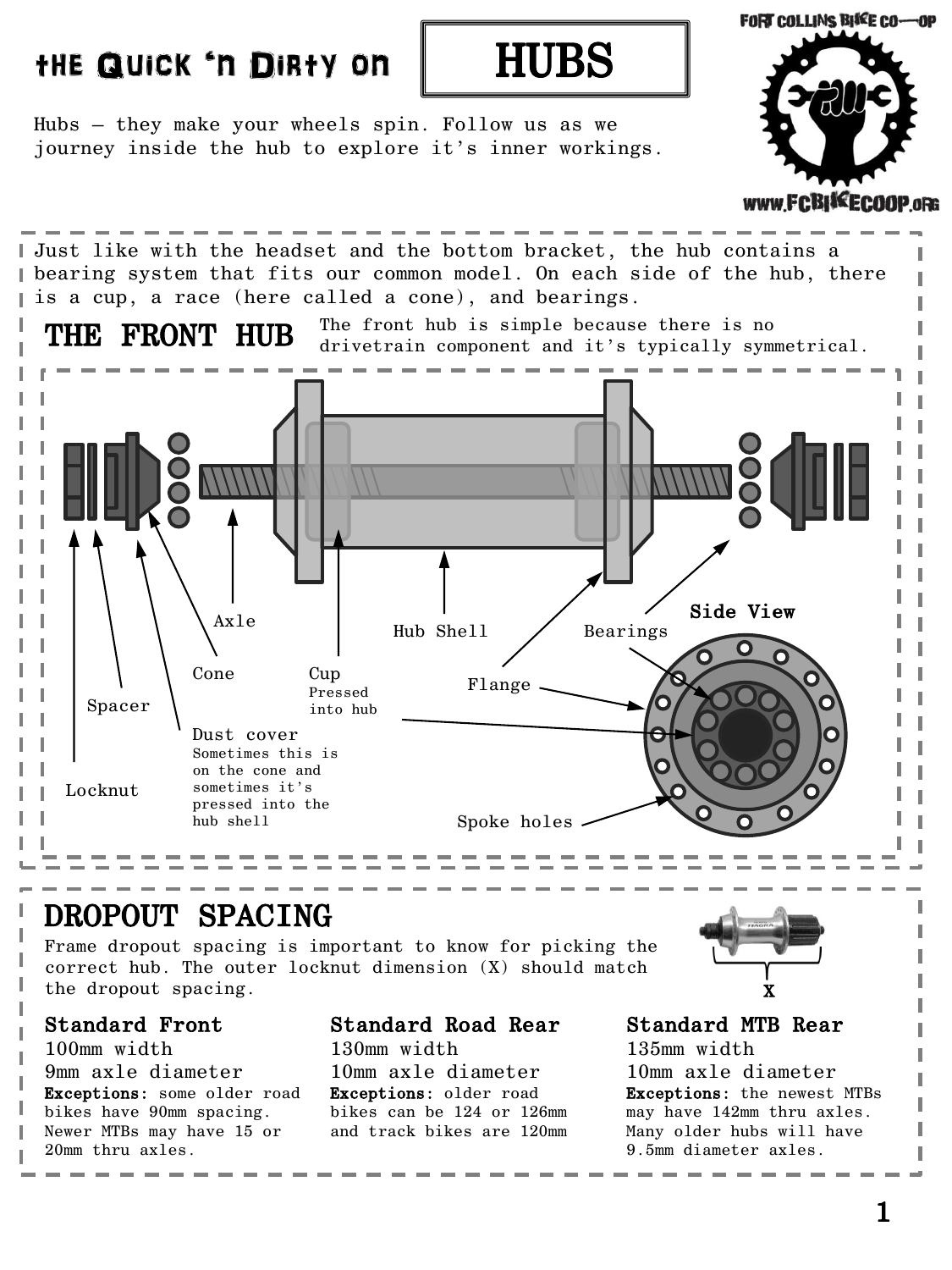# the Quick 'n Dirty on | HUBS



The rear hub is basically the same as the front hub, but with different spacing to accommodate gears and with an interface to attach the gears. Here are the two main styles of rear hubs.



**FORT COLLINS BIKE CO-OP**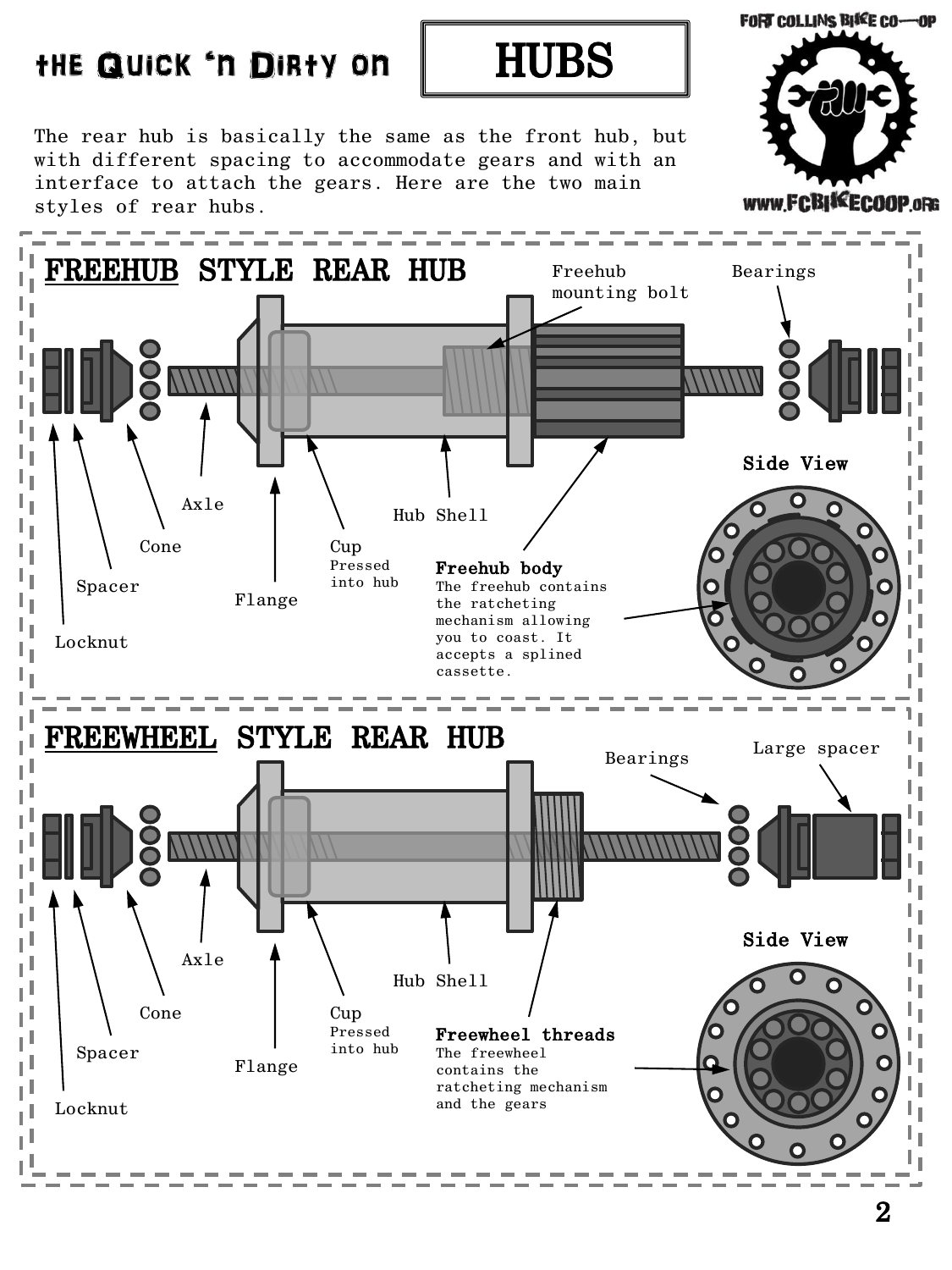

There are relatively few tools needed to work on most hubs, but there are some brand-specific tools used for high-end products.



# ADJUSTING THE AXLE HARDWARE

П

Н

н

The cone and locknut on each side of the hub are tightened against each other to lock the hardware in place so that it does not tighten or loosen over time. A special thin wrench is required for the cone.



ı Ĭ.

ι,

**FORT COLLINS BIKE CO-OP** 

www.FCBIKECOOP.oRG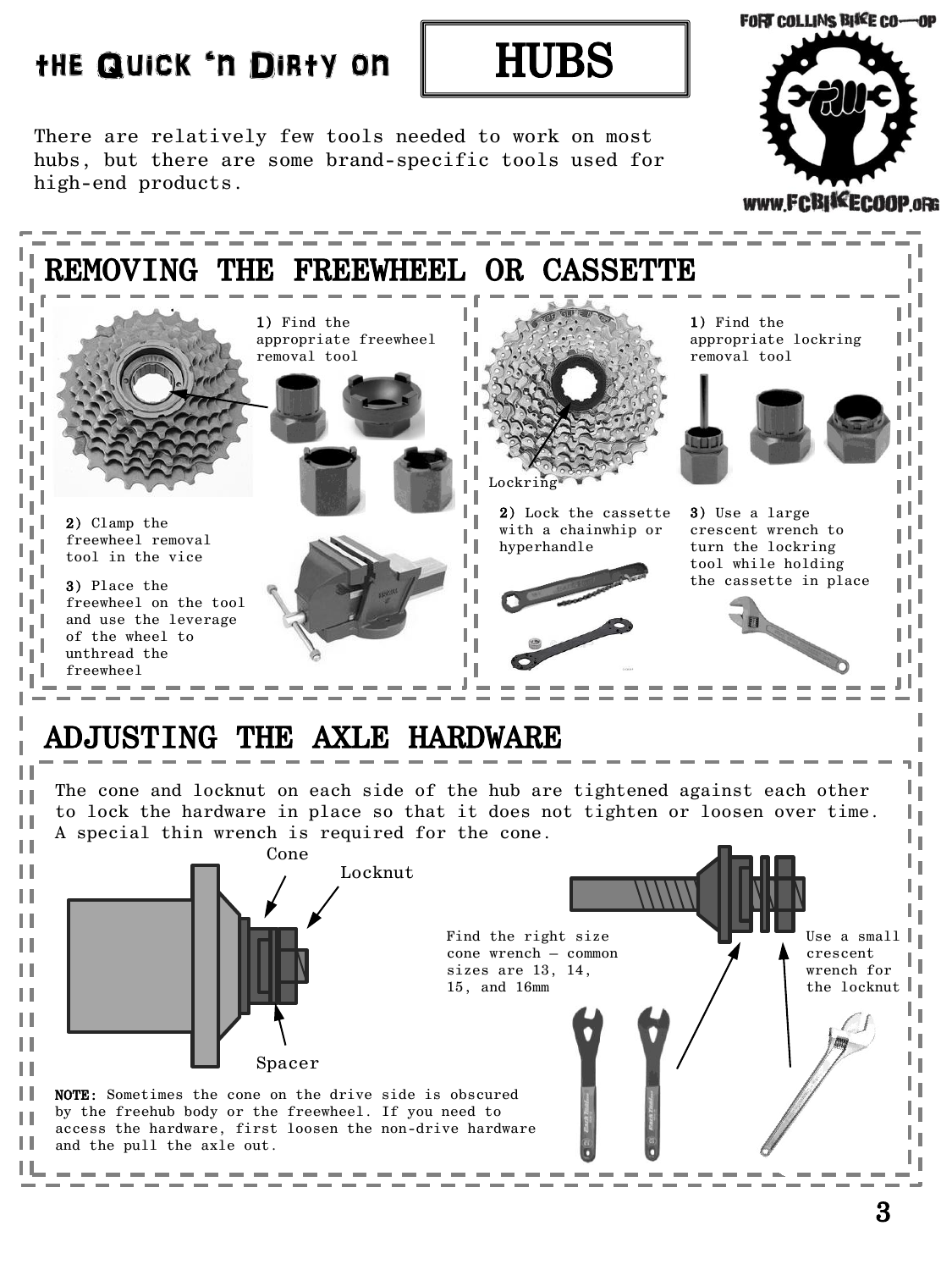## the Quick 'n Dirty on



Hubs, like headsets and bottom brackets can wear out or fall out of adjustment. Here are a few pointers to diagnose problems.



# TROUBLESHOOTING hub problems

#### 1) The hub has play

The axle assembly is loose. The most likely culprits are loose hardware or worn bearings. Check for loose hardware – can you spin either locknut by hand? If so, readjust the cones to eliminate play and retighten the offending hardware. If the bearings are worn, broken, or missing, there's probably something else wrong – keep reading.

ALTERNATIVE: The axle is broken. You will be able to move either side of the axle independent of the other side.

#### 2) The hub rotation is stiff

The axle is assembly is too tight. Check for loose hardware – I know, this sounds counterintuitive, but sometimes cones can tighten if not locked in place. Loosen a cone to provide proper bearing pre-load. Retighten the locknut to fix the cone in place.

#### 3) Hub movement is rough

I

Something on the hub is either worn out, damaged, or incorrectly assembled.

- a) Disassemble the hub enough so that the bearings and cones can be inspected. Are any bearings missing or out of place? Are the surfaces of the cones in good condition (pitting is the most likely culprit)? Are the cups cracked?
- b) If either the cones or cups are pitted, the bearing are also damaged. Do not re-use the bearings.
- c) If the roughness is periodic  $-$  tight only during part of the rotation  $$ the axle is probably bent. Watch the axle as it rotates. Sometimes the bend is subtle enough that you can't see it until you remove the axle from the hub and roll it across a flat surface.
- d) Is the grease clean or dirty? Hubs need regular service. If caught early enough, a dirty hub may be cleaned, re-greased, and reassembled.

#### 4) The hub is not coasting properly

 If the freehub or freewheel action is rough, the chain may jump forward when initiating a coast. If you hear a grinding or whirring sound (when coasting) the bearings in the freehub or freewheel may be worn or lacking grease. Grab the largest cog and flex from side to side to check for play. If the freehub or freewheel has excessive play, remove and replace. Freehub bodies can be removed and replaced if the rest of the hub is in good shape.

#### 5) A popping sound while pedaling hard and the wheel goes out of true

 Look for a loose or dangling spoke. Huge forces are applied to the flanges of the hub while pedaling and braking. Check the flanges for cracks around the spoke holes. If you find any damage to the hub body the hub must be replaced.